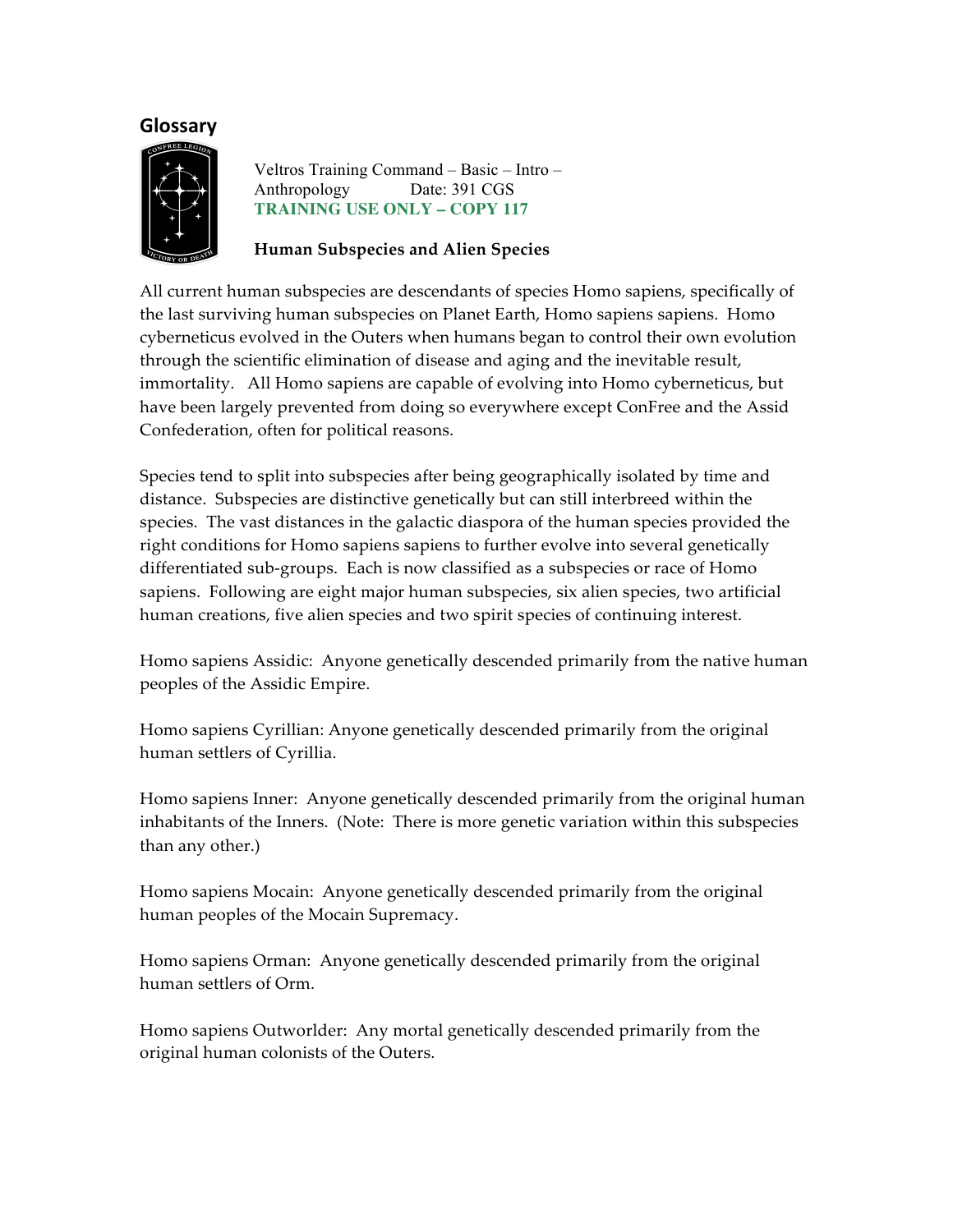Homo cyberneticus Outworlder: Any immortal genetically descended primarily from the original human colonists of the Outers or of the Assidic Empire.

Homo sapiens Taka: Anyone genetically descended primarily from the original human settlers of Andrion 2.

## **Alien Species**

Brights: An alien subspecies genetically descended from the original inhabitants of Bright Haven in the universe of Haven.

Darks: An alien subspecies genetically descended from the original inhabitants of Bright Haven in the universe of Haven.

Daz'ra: An alien genetically descended from the original inhabitants of Mantis.

Demons: An alien genetically descended from the original inhabitants of Mid Haven in the universe of Haven.

Exoseg Neuroclone Vigorous: An intelligent arthropod of unknown origin, seeking a new home in Nirvana.

Omni: An alien genetically descended from the original inhabitants of the universe Plane Prime.

# **Artificial Humans**

Biogen: An artificially created human clone with human brain cells. Biogens are now capable of independent thought and action. On ConFree it is now illegal to program biogens. Biogens recently created their own nation, the Biogen People's Solidarity Accord, in the Hyades.

AI Indie: An artificially created shape-shifter, normally in human form, with intelligence far in advance of humans. AI Indies were created by the Artificial Intelligence Empire, aka FuturoCiv, outside the Galactic Habzone.

### **Spirits**

DX Spirit: A spirit originating from Dimension X of the universe of Haven.

D2 Spirit: A spirit originating from Dimension 2 of the Universe U1.

**Templeton** (1998) "A subspecies (race) is a distinct evolutionary lineage within a species. This definition requires that a subspecies be genetically differentiated due to barriers to